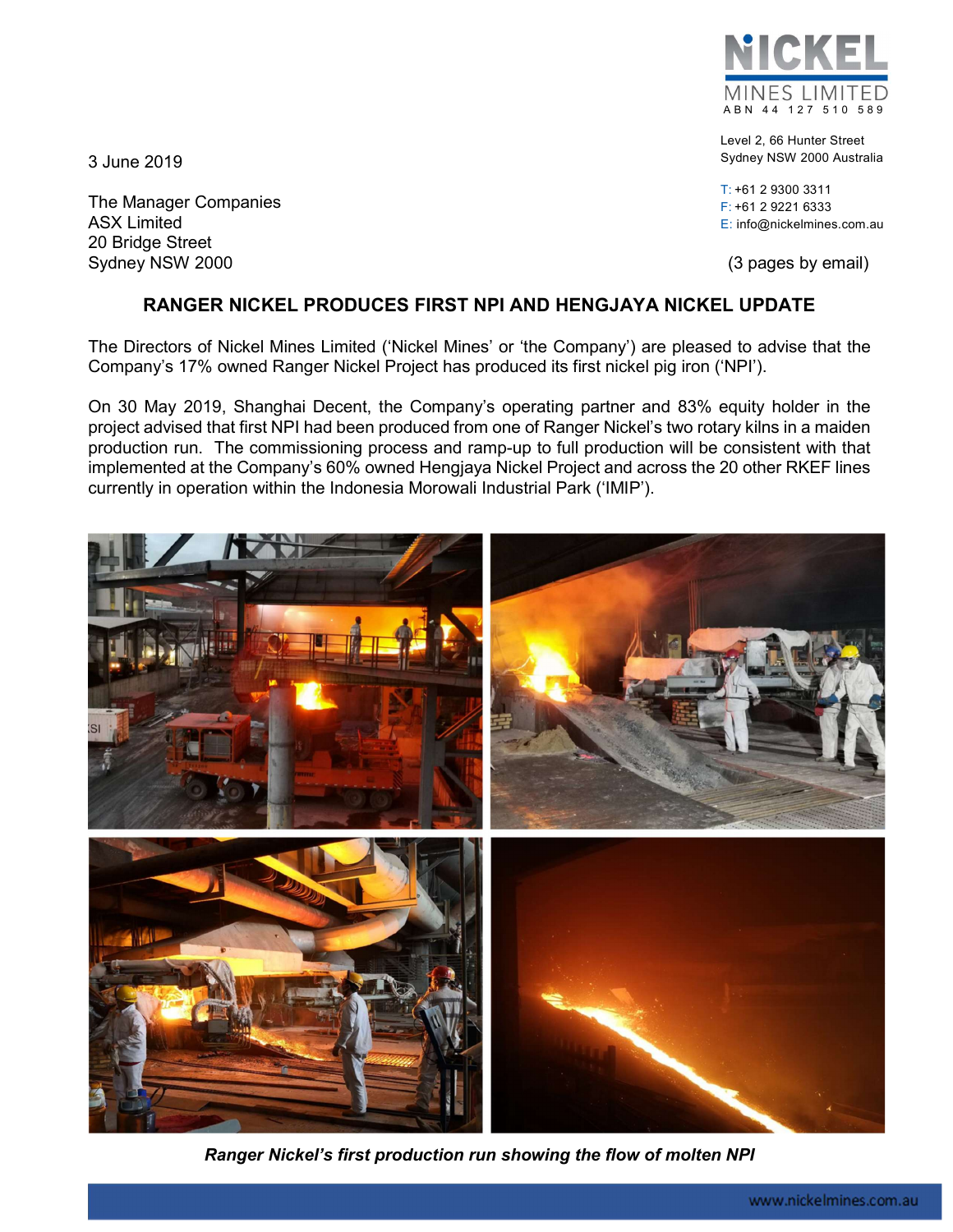Ranger Nickel's second kiln is anticipated to commence commissioning by early July, with both kilns expected to take approximately 2 months to ramp up to 80% of capacity.

The commissioning of Ranger Nickel comes well ahead of previous guidance for midway through the September quarter and underpins the Company's decision to fast-track its acquisition of a further 43% interest in the Project as announced on 17 April 2019. The Company will now enjoy earlier than anticipated cashflows from Ranger Nickel, and by exercising its contractual option within 60 days of first NPI production the Company will also benefit from acquiring its additional interest at a discounted valuation of US\$280M.<sup>1</sup>

# Hengjaya Nickel Operational Update

Further to the strong maiden quarter of production at Hengjaya Nickel as reported in the Company's March quarterly activities report, the Company is pleased to advise that both kilns have continued to ramp up production over April and May. The month of April saw the production of 1,289.4 tonnes of nickel metal at an average NPI grade 14.7% at an All-in-Cost of US\$8,140/tonne. As at 30th May monthly production had reached 1,518.1 tonnes of nickel metal at an average NPI grade of 13.4%. Cost data for May is not yet available. The price received in April was US\$12,800/t of nickel sold and in May was US\$11,800/t of nickel sold.

### Hengjaya Nickel has seen a steady ramp-up in production since commissioning commenced in late January



 $\overline{a}$ 1 The US\$280M valuation is on a 100% basis and represents a \$20M discount from the US\$300M valuation that would have been applicable if the Company had elected to increase its interest in Ranger Nickel more than 60 days after first NPI production.